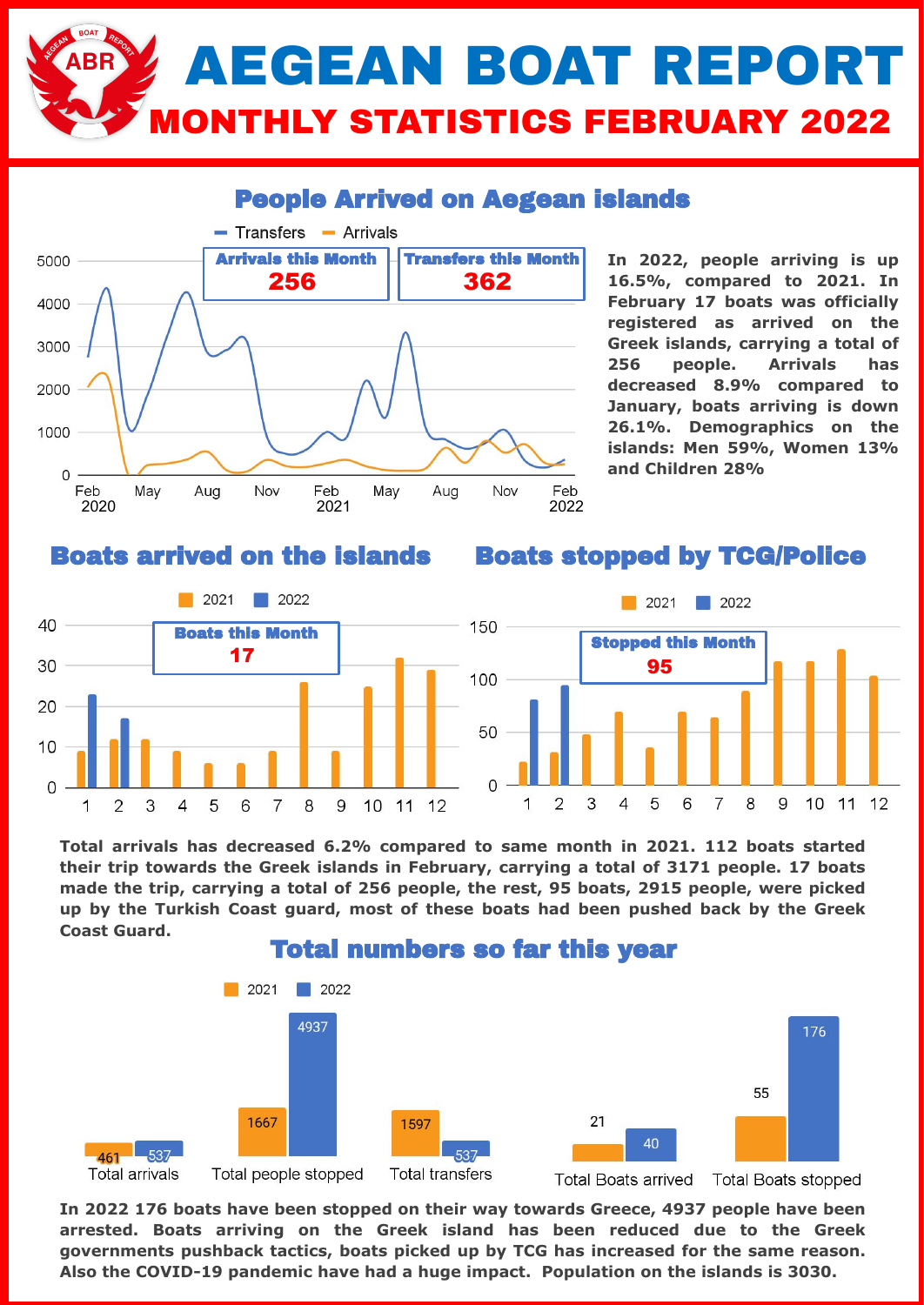# AEGEAN BOAT REPORT **ONTHLY STATISTICS FEBRUARY 2022**

### Arrivals and transfers by island

**In February only 362 people were transported to mainland, from the Greek islands. Transfers have increased 106.8% compared to January, when 175 people were transported. In the last 12 months population on the Aegean islands has decreased by 80.1%, from 15.220 to 3.030 people. The Greek government have drastically reduced population on the Greek island, due to illegal pushbacks performed by the Greek authorities in the Aegean Sea.** 



**Official capacity on the islands is 16.237 people. Today's population is 13.207 people under max total capacity. In the end of February 2021 total population was 15.220, one year later its 3.030, population has decreased by 12.190 people in 12 months on the Greek Islands, living conditions in the camps remains the same, or even worse, ihuman.**

| Lesvos 1885      |      | Kos          | 369       |
|------------------|------|--------------|-----------|
| <b>Samos 340</b> |      | <b>Leros</b> | 16        |
| <b>Chios</b>     | 1398 | <b>Other</b> | <b>22</b> |